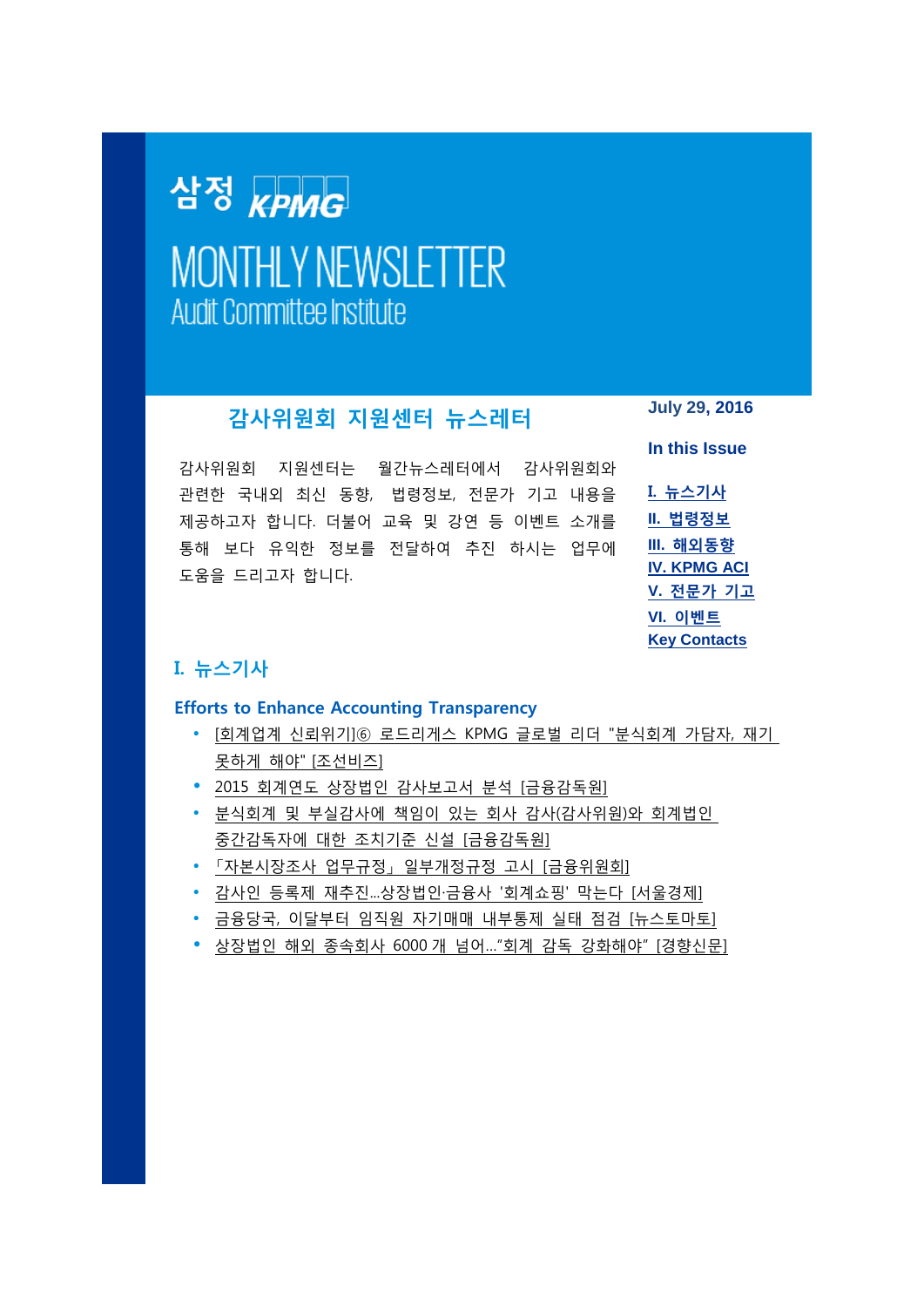## **Global Trends of Protecting Shareholder Rights**

- [COMMONSENSE PRINCIPLES OF CORPORATE GOVERNANCE \[Task Force\]](http://www.kr.kpmg.com/files/filedown.asp?fm=Commonsense_Principles_on_Corporate_Governance.pdf)
- Investor backs new UK prime minister's approach to corporate governance and [executive pay \[Out-Law\]](http://www.out-law.com/en/articles/2016/july/investor-backs-new-uk-prime-ministers-approach-to-corporate-governance-and-executive-pay/)
- [A roadmap toward executive-level gender diversity in the U.K. \[Compliance](http://www.kr.kpmg.com/files/filedown.asp?fm=4_20160727_Executive_gender_diversity_in_UK_CW.pdf)  [Week\]](http://www.kr.kpmg.com/files/filedown.asp?fm=4_20160727_Executive_gender_diversity_in_UK_CW.pdf)
- [Coporate Governance in Japan: A Work in Progress \[Institutional Investor\]](http://www.institutionalinvestor.com/blogarticle/3567253/blog/corporate-governance-in-japan-a-work-in-progress.html#/.V5iGxGxf3mR)
- [Corporate governance reforms making Japan appealing \[Global Custodian\]](http://www.globalcustodian.com/Market-Infrastructure/Corporate-governance-reforms-making-Japan-appealing/)
- [Executives and investors form alliance to drive better governance \[Compliance](http://www.kr.kpmg.com/files/filedown.asp?fm=5_20160726_Executive_and_Investors_Alliance_CW.pdf)  [Week\]](http://www.kr.kpmg.com/files/filedown.asp?fm=5_20160726_Executive_and_Investors_Alliance_CW.pdf)

#### **Importance of Cyber Security**

- [Cyberattack Impacts May Be Deeper and Less Visible Than Many Suspect \[Wall](http://www.kr.kpmg.com/files/filedown.asp?fm=20160706_Cyberattack_Deeper_Less_Visible_WSJ_rev.pdf)  [Street Journal\]](http://www.kr.kpmg.com/files/filedown.asp?fm=20160706_Cyberattack_Deeper_Less_Visible_WSJ_rev.pdf)
- [Using a Secure, Vigilant and Resilient Approach to Cyber Risks \[Wall Street](http://www.kr.kpmg.com/files/filedown.asp?fm=7_20160630_Vigilant_Resilient_to_Cyber_Risks_WSJ.pdf)  [Journal\]](http://www.kr.kpmg.com/files/filedown.asp?fm=7_20160630_Vigilant_Resilient_to_Cyber_Risks_WSJ.pdf)
- [EU-U.S. Privacy Shield passes: Now what? \[Compliance Week\]](http://www.kr.kpmg.com/files/filedown.asp?fm=8_20160726_EU_US_Privacy_Shield_passes_CW.pdf)
- [Cognitive Risk Framework for Cybersecurity \[Corporate Compliance Insights\]](http://corporatecomplianceinsights.com/cognitive-risk-framework-cybersecurity/)
- [In cyber-security, the real enemy strikes from within \[Compliance Week\]](http://www.kr.kpmg.com/files/filedown.asp?fm=9_20160720_Cyber-security_real_enemy_within_CW.pdf)

[Back to top](#page-0-1)  $\bullet$ 

### <span id="page-1-0"></span>**II. 법령정보**

### **상법, 외감법, 금융사 지배구조법 등 개정안 발의 [국회]**

- 상법 [일부개정법률안](http://www.kr.kpmg.com/files/filedown.asp?fm=a_Legislation_Proposal_No_2000645.pdf) (김종인의원 등 122 인, 제 2000645 호, 2016.07.04.)
- 상법 [일부개정법률안](http://www.kr.kpmg.com/files/filedown.asp?fm=b_Legislation_Proposal_No_2000837.pdf) (박용진의원 등 10 인, 제 2000837 호, 2016.07.12)
- 주식회사의 외부감사에 관한 법률 [일부개정법률안](http://www.kr.kpmg.com/files/filedown.asp?fm=c_Legislation_Proposal_No_2000792.pdf) (김해영의원 등 14 인, 제 2000792 호[, 2016.07.11\)](http://www.kr.kpmg.com/files/filedown.asp?fm=c_Legislation_Proposal_No_2000792.pdf)
- 주식회사의 외부감사에 관한 법률 [일부개정법률안](http://www.kr.kpmg.com/files/filedown.asp?fm=d_Legislation_Proposal_No_2000628.pdf) (박용진의원 등 10 인, 제 2000628 호[, 2016.07.01\)](http://www.kr.kpmg.com/files/filedown.asp?fm=d_Legislation_Proposal_No_2000628.pdf)
- 주식회사의 외부감사에 관한 법률 [일부개정법률안](http://www.kr.kpmg.com/files/filedown.asp?fm=e_Legislation_Proposal_No_2001058.pdf) (박용진의원 등 10 인, 제 2001058 호[, 2016.07.21\)](http://www.kr.kpmg.com/files/filedown.asp?fm=e_Legislation_Proposal_No_2001058.pdf)
- 금융회사의 지배구조에 관한 법률 [일부개정법률안](http://www.kr.kpmg.com/files/filedown.asp?fm=f_Legislation_Proposal_No_2000969.pdf) (박용진의원 등 10 인, 제 2000969 호[, 2016.07.18\)](http://www.kr.kpmg.com/files/filedown.asp?fm=f_Legislation_Proposal_No_2000969.pdf)
- <span id="page-1-1"></span> 변호사법 [일부개정법률안](http://www.kr.kpmg.com/files/filedown.asp?fm=g_Legislation_Proposal_No_2000984.pdf) (김동철의원 등 13 인, 제 2000984 호, 2016.07.19) [Back to top](#page-0-1)  $\bullet$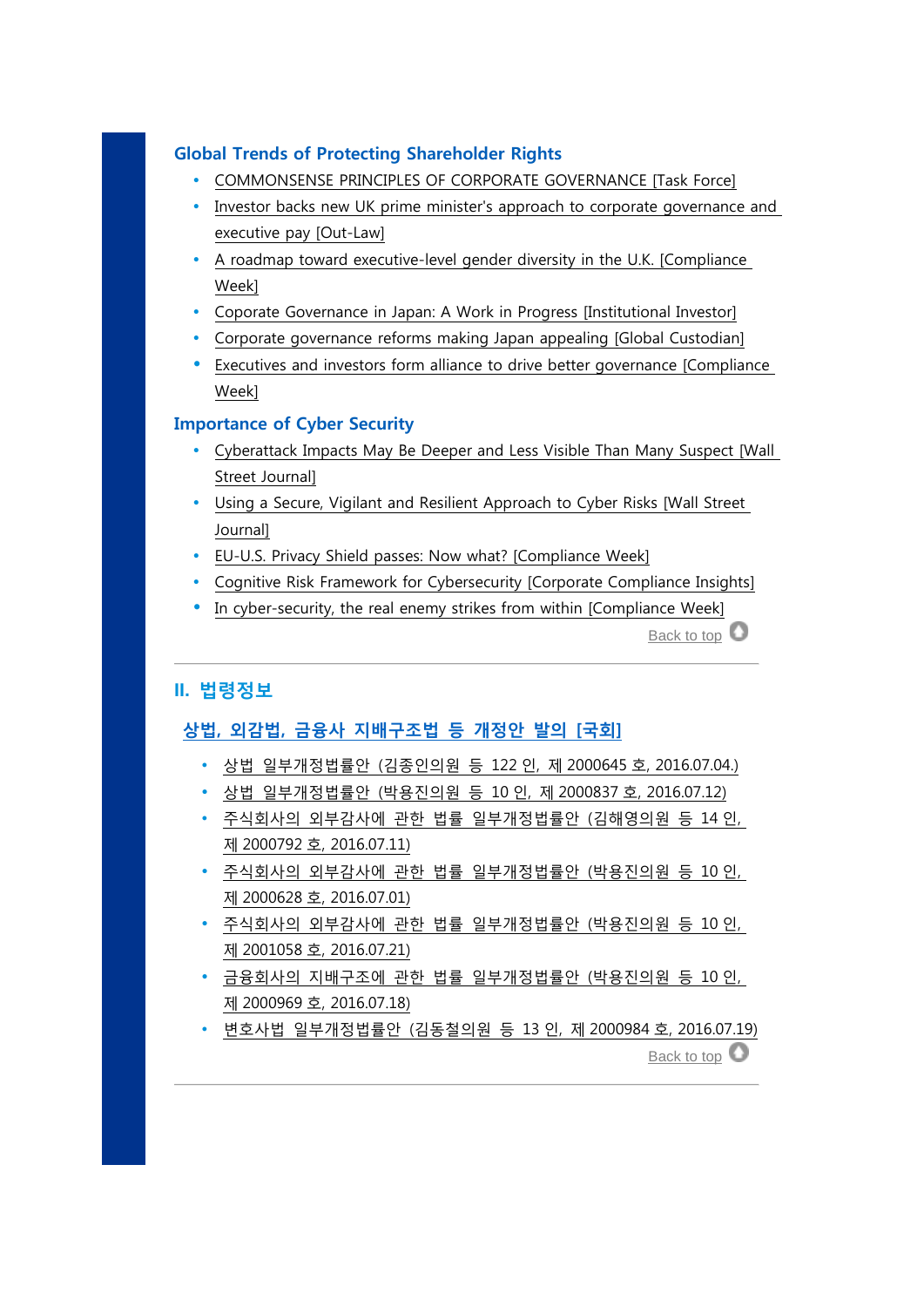## **III. 해외동향**

#### **Global News Briefs**



국내 감사/감사위원이 참고 할 수 있는 해외 관련 동향을 요약하고 관련한 코멘트를 제공합니다.

**Contents** 

- 1. 美, 이사회 다양성 제고 노력
- 2. 脫 GAAP 과도기, 재무정보 정확성에 대한 우려
- 3. Non-GAAP 재무제표 활용을 위한 확인사항
- 4. 부정행위를 발견한 회계사들을 위한 지침 발간
- 5. 美 SEC, 테슬라 증권거래법 위반 행위 조사

[Back to top](#page-0-1)  $\bullet$ 

## <span id="page-2-0"></span>**IV. KPMG ACI**

## **Brexit: Financial reporting implications (Global ACI)**



<span id="page-2-1"></span>

기업들이 영국의 EU 멤버십 탈퇴에 대한 대응방식을 발전시켜 나가는 동시에, 재무보고 및 감사 업무 역시 평소와 같이 진행되고 있습니다. 이와 관련, 반기 및 연간 재무제표를 작성할 때 회계처리 및 재무보고 측면에서 즉각적으로 활용할 수 있는 시사점들을 살펴보도록 하겠습니다.

[Back to top](#page-0-1)  $\bullet$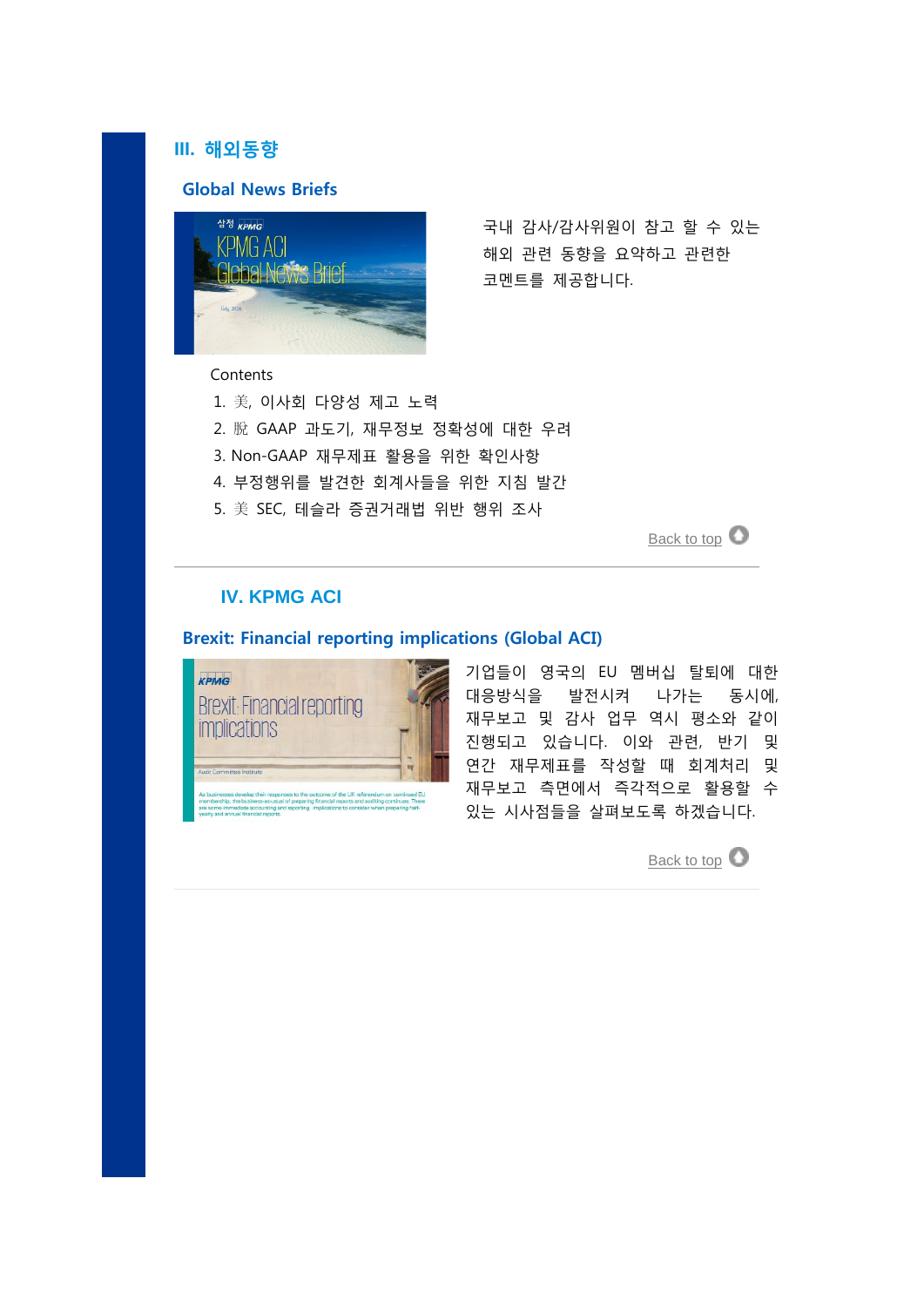## **V. 전문가 기고**

#### **감사위원회 및 감사의 독립성 관련 법규 및 실태**



감사위원 및 감사의 독립성은 결격사유, 사외이사 비중 확대 및 권한 강화, 선임절차 및 임기제한 등의 방식을 통해 법률로서 규율되고 있습니다. 그러나, 국내 기업 중에서는 CEO 와 친분이 두터운 자가 사외이사로 선임되거나, 계열회사 전직 임원이 감사로 재직하거나, 감사가 10 년 넘게 장기재직을 하는 등 독립성이 훼손된 사례를 어렵지 않게 발견할 수 있습니다. 본고에서는 감사기구의 독립성을 다루는 법률 및 규준을 살펴보고, 국내 기업 감사기구의 독립성 관련 실태를 간략히 언급하고자 합니다.

[출처] 삼정 KPMG ACI

#### **Do Independent Directors Face Incentives to Monitor Executives?**



다른 임원들의 부정행위를 감시하는 이사는 딜레마에 빠지기 쉽습니다. 문제를 제기하고 부정사안에 대한 조사를 적극적으로 개시하는 것이 재선임, 주주들의 지지와 같은 보상을 받을 수도 있습니다. 그러나 한편으로는, 부정행위 폭로가 해당 기업에 대한 부정적인 관심을 불러일으킬 수 있고, 이사로서의 커리어에 오점을 남길 수도 있습니다. 사외이사는 임원을 감시할 유인이 있을까요? 본 논문에서는 성실하게 감시업무를 수행한 이사가 받는 보상에 대해 실증적인 분석을 해 보았습니다.

<span id="page-3-0"></span>[출처] Harvard Law School Forum on Corporate Governance and Financial Regulation

[Back to top](#page-0-1)  $\bullet$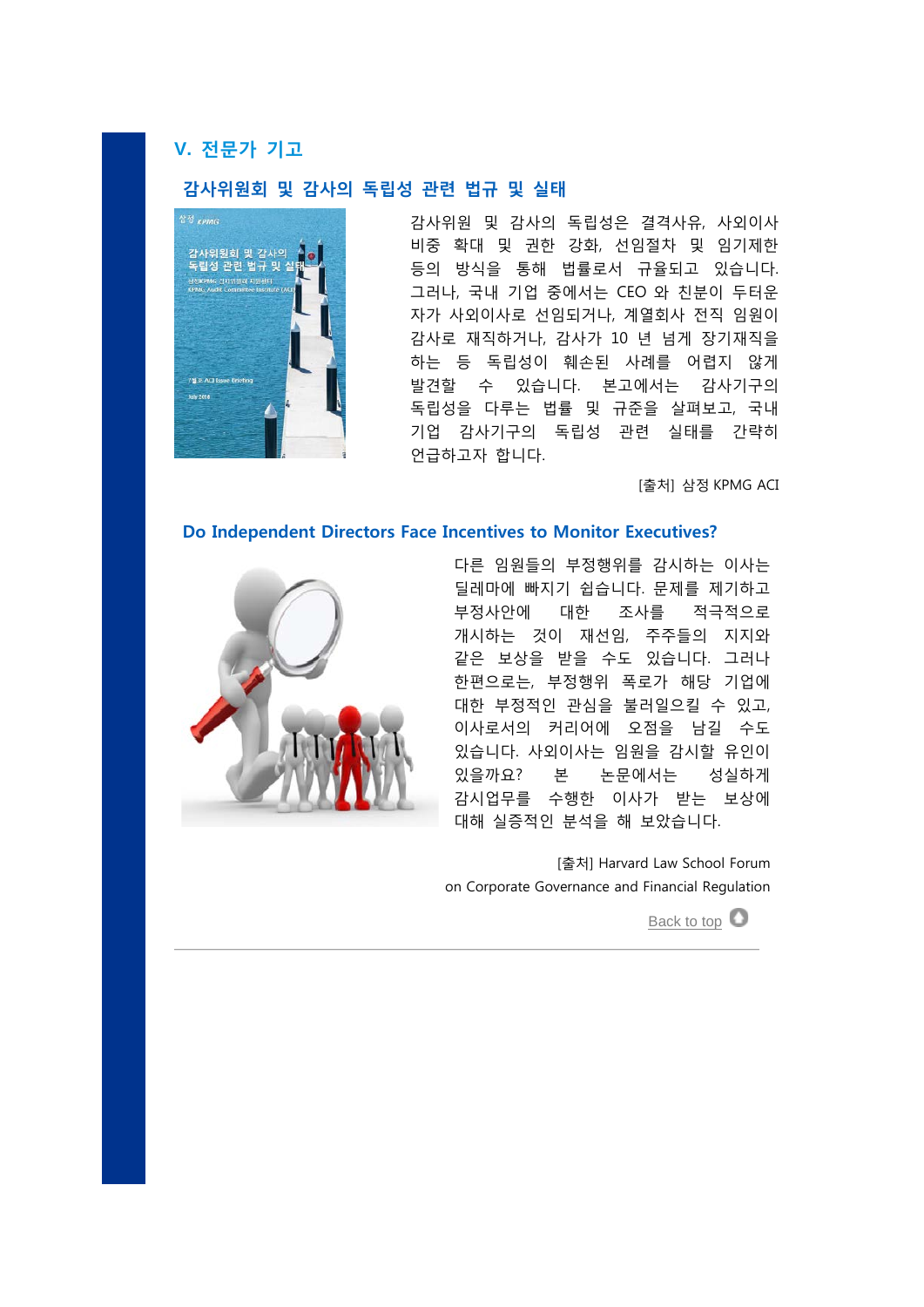**VI. 이벤트**

## <span id="page-4-0"></span>**'시큐리티 월드 [2016 \(Security World 2016\)'](http://conf.idg.co.kr/conference/information?conference_seq=127) 보안 컨퍼런스**

- **일 자:** 2016 년 8 월 25 일 (목)
- **장 소:** 서울시 서초구 강남대로 213 엘타워 그레이스홀 (6F)
- **부 제:** Staying Ahead of Cyber Security
- **주 최:** 한국 IDG(주)

#### **내 용:**

- 사이버보안 패러다임의 변화와 최근 사이버공격 동향
- 신규 보안위협으로 인한 기업의 고민과 준비 방안
- 랜섬웨어 침해 분석과 대응전략
- Hacker 관점에서 본 실용적 보안
- Security Analysis 기반의 APT 대응 방안
- 공격자의 전략 분석 및 효과적인 대응방안
- 모바일 애플리케이션 취약점 관리
- 빅데이터 활용한 보안
- 페이먼트 보안: 결제카드 사기 동향과 신종 금융 사기 위협
- 사례로 보는 데이터 유출 방지 기법과 기업 대응 방안
- 클라우드 시대에서의 DB 보안 구축
- 시큐리티 인텔리전스와 오늘날 인텔리전스의 중요성